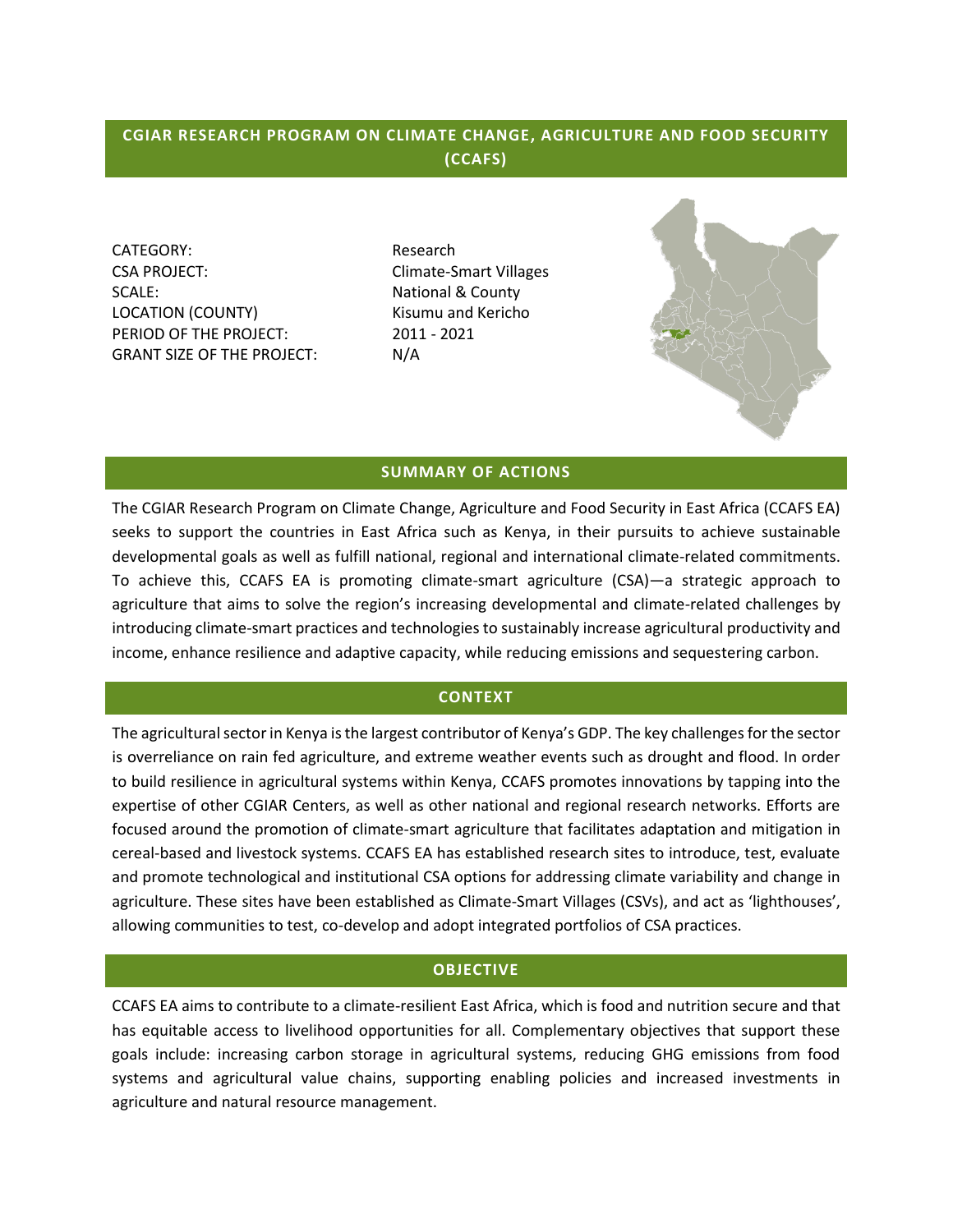| <b>KEY INTERVENTIONS</b>                                                     |                                                                    |                                                                                                                                                                                                                                                   |  |
|------------------------------------------------------------------------------|--------------------------------------------------------------------|---------------------------------------------------------------------------------------------------------------------------------------------------------------------------------------------------------------------------------------------------|--|
| <b>FARM LEVEL</b>                                                            | <b>TARGET(NO OF FARMERS)</b>                                       | <b>INDICATORS MONITORED</b>                                                                                                                                                                                                                       |  |
| Climate smart<br>agriculture practices                                       | Farmers, research &<br>development partners,<br>value-chain actors | Number of site-specific targeted CSA<br>technologies or practices implemented.                                                                                                                                                                    |  |
| Access to climate<br>services                                                | <b>Farmers</b>                                                     | Number of farmers accessing climate<br>information services for decision making                                                                                                                                                                   |  |
| <b>BEYOND FARM</b><br><b>LEVEL</b>                                           | <b>TARGET BENEFICIARIES</b>                                        | <b>INDICATORS MONITORED</b>                                                                                                                                                                                                                       |  |
| Policy and advocacy                                                          | Policy makers                                                      | Number of policy decisions and strategies<br>taken (in part) based on CCAFS science and<br>knowledge products<br>Number of institutions and major initiatives<br>using CCAFS outputs for services helping farm<br>households manage climate risks |  |
| Inclusion of youth<br>and women in<br>climate smart<br>agriculture practices | Research & development<br>partners                                 | Number of organizations adapting plans to<br>increase women's access to decision making<br>and control over resources                                                                                                                             |  |

# **PARTICIPATION IN KEY CLIMATE &AGRICULTURE NETWORKS**

CCAFS is a member of: Climate Smart Agriculture Multi-stakeholder Platform; African Group of Negotiators-Expert Support (AGNES) and Africa Climate Smart Agriculture Alliance (ACSAA).

|                                              | <b>INVOLVEMENT IN CSA</b>   | <b>RELEVANCE OF CSA MSP TO WORK</b>       |  |  |
|----------------------------------------------|-----------------------------|-------------------------------------------|--|--|
|                                              | Research                    | Information about CSA<br>$\bullet$        |  |  |
| $\bullet$                                    | Policy formulation          | Networking<br>٠                           |  |  |
| $\bullet$                                    | Knowledge dissemination     | Learning and exchange<br>$\bullet$        |  |  |
| $\bullet$                                    | Coordination and networking | Reporting and showcasing<br>$\bullet$     |  |  |
|                                              | Technology transfer         | Influence policy environment<br>$\bullet$ |  |  |
| <b>RECOMMENDATION ON WAYS TO SUPPORT MSP</b> |                             |                                           |  |  |

- Developing specific climate smart agriculture policies, legislations, strategies, plans,
- Dissemination of climate smart agriculture knowledge and technologies